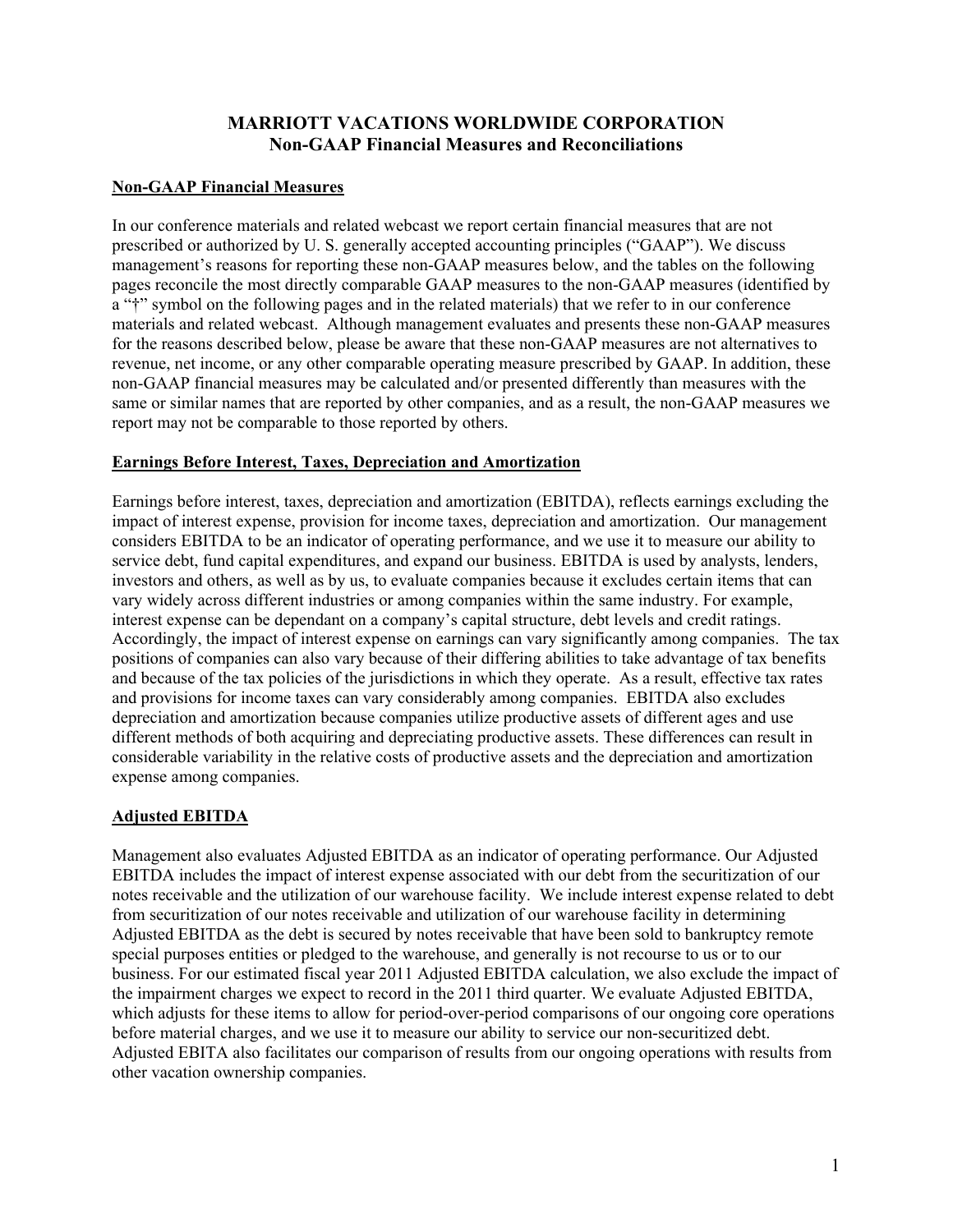## **Total Revenues Excluding Cost Reimbursements**

Cost reimbursements revenue includes direct and indirect costs that property owners' associations and joint ventures we participate in reimburse to us, and relates, predominantly, to payroll costs where we are the employer. As we record cost reimbursements based upon costs incurred with no added markup, this revenue and related expense has no impact on net income attributable to us because cost reimbursements revenue net of reimbursed costs expense is zero. We consider total revenues excluding costs reimbursements to be a meaningful metric as it represents that portion of revenue that impacts net income attributable to us.

## **Cost of Sales (Real Estate Inventory Costs)**

Cost of sales (Real Estate Inventory Costs) reflects Costs of Vacations Ownership Products associated with the overall project development process and excludes costs that were not initially capitalized. Management evaluates Cost of Sales (Real Estate Inventory Costs), as it represents the direct costs to develop and construct projects, and it is used in our measurement of our real estate inventory capital efficiency as we compare the cash outflow for real estate inventory spending in a given year to the Cost of Sales (Real Estate Inventory Costs) charged to expense for that same year related to sales of vacation ownership products.

## **Financing Revenue, Net of Financing Expenses**

Financing revenues, net of expenses includes interest income earned on notes receivable as well as fees earned from servicing the existing loan portfolio, net of direct costs to support the financing, servicing and securitization processes. We believe it is a meaningful measure as it highlights the overall profitability of our financing business.

#### **Resort Management and Other Services Revenue Excluding Management Fees**

Resort Management and Other Services Revenues Excluding Management Fees include revenues we earn from providing ancillary offerings (including food and beverage, retail, and golf and spa offerings), and for providing other services to our guests and excludes fees we earn from managing our resorts. We consider this to be meaningful as it highlights the variable revenue streams we receive from our ancillary operations.

#### **General and Administrative Expenses Including Royalty Fee Expense**

General and administrative expenses including royalty fee expense includes the general and administrative costs to support MVW's operations as well as payment of an estimated royalty fee to Marriott International under the Marriott and Ritz-Carlton license agreements (as if the spin-off had occurred on the first day of 2007). We believe this combined measure is meaningful as it measures the total overhead costs in support of the entire development, financing, resort management and rental businesses.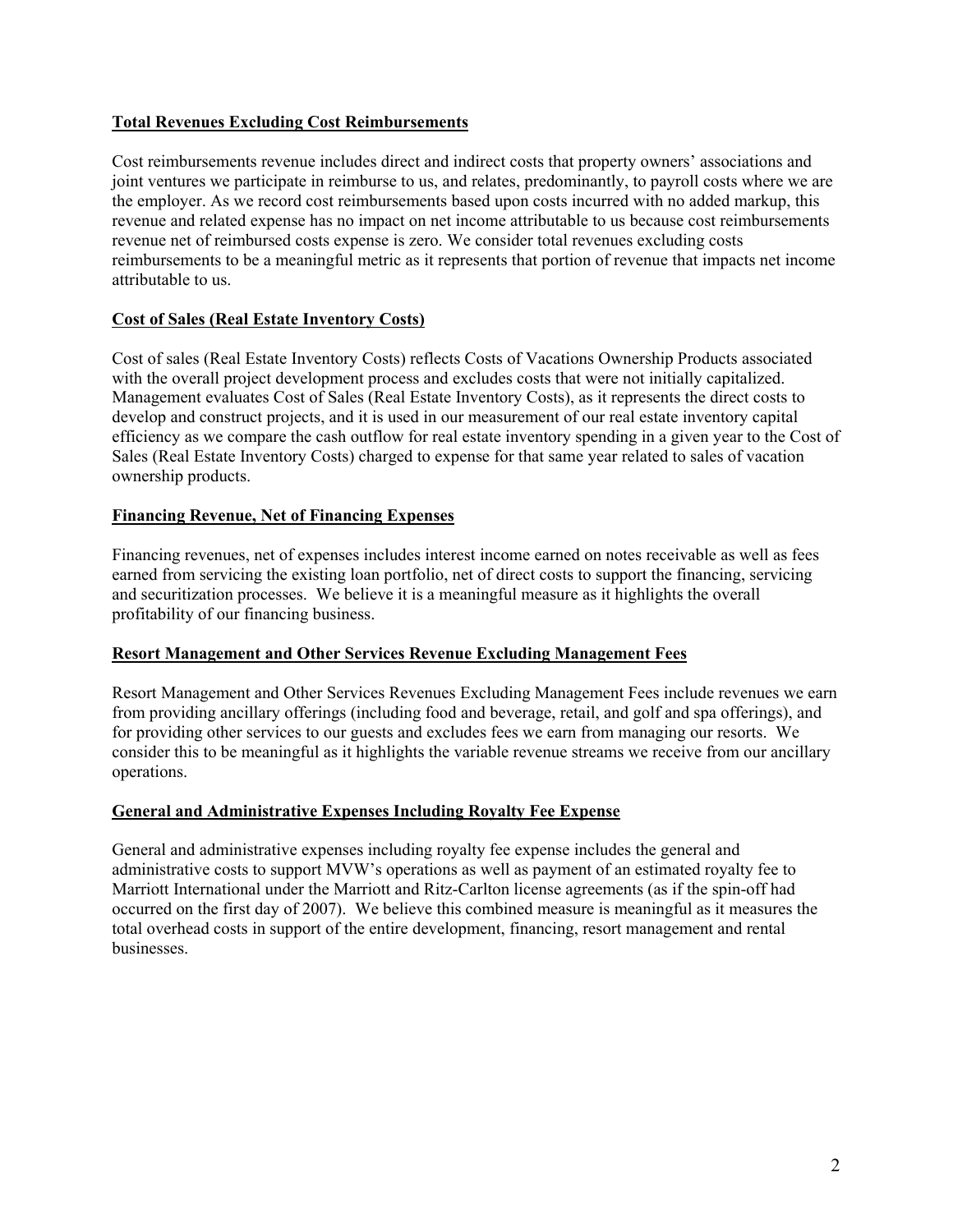# **MARRIOTT VACATIONS WORLDWIDE CORPORATIONNon-GAAP Financial Measure ReconciliationTotal Revenue Excluding Reimbursed Costs (\$ in millions)**

|                                                       | Fiscal Year<br>2007 |       | <b>Fiscal Year</b><br>2008 |       | <b>Fiscal Year</b><br>2009 |        | <b>Fiscal Year</b><br>2010 |       | <b>Fiscal Year</b><br>2011E |       |
|-------------------------------------------------------|---------------------|-------|----------------------------|-------|----------------------------|--------|----------------------------|-------|-----------------------------|-------|
| Total revenue                                         |                     | 2.240 |                            | 1.916 |                            | 596. ا | \$.                        | 1.584 |                             | 1,632 |
| Less: reimbursed costs                                |                     | (312) |                            | (304) |                            | (312)  |                            | (318) |                             | (325) |
| Total revenue excluding reimbursed costs <sup>T</sup> |                     | l.928 |                            | .612  |                            | 284. ا |                            | 1.266 |                             | 1,307 |

† Denotes non-GAAP financial measures.

# **MARRIOTT VACATIONS WORLDWIDE CORPORATIONNon-GAAP Financial Measure ReconciliationCost of Sales (Real Estate Inventory Costs) (\$ in millions)**

|                                                                             | <b>Fiscal Year</b><br>2008 |     | <b>Fiscal Year</b><br>2009 | Fiscal Year<br>2010 |      | Fiscal Year<br>2011E |      |
|-----------------------------------------------------------------------------|----------------------------|-----|----------------------------|---------------------|------|----------------------|------|
| Cost of vacation ownership products                                         |                            | 430 | 314                        |                     | 247  |                      | 260  |
| Less: non-capitalizable expenses                                            |                            |     | (9)                        |                     | (13) |                      | (10) |
| Cost of sales (real estate inventory costs) <sup><math>\dagger</math></sup> |                            | 428 | 305                        |                     | 234  | S                    | 250  |

† Denotes non-GAAP financial measures.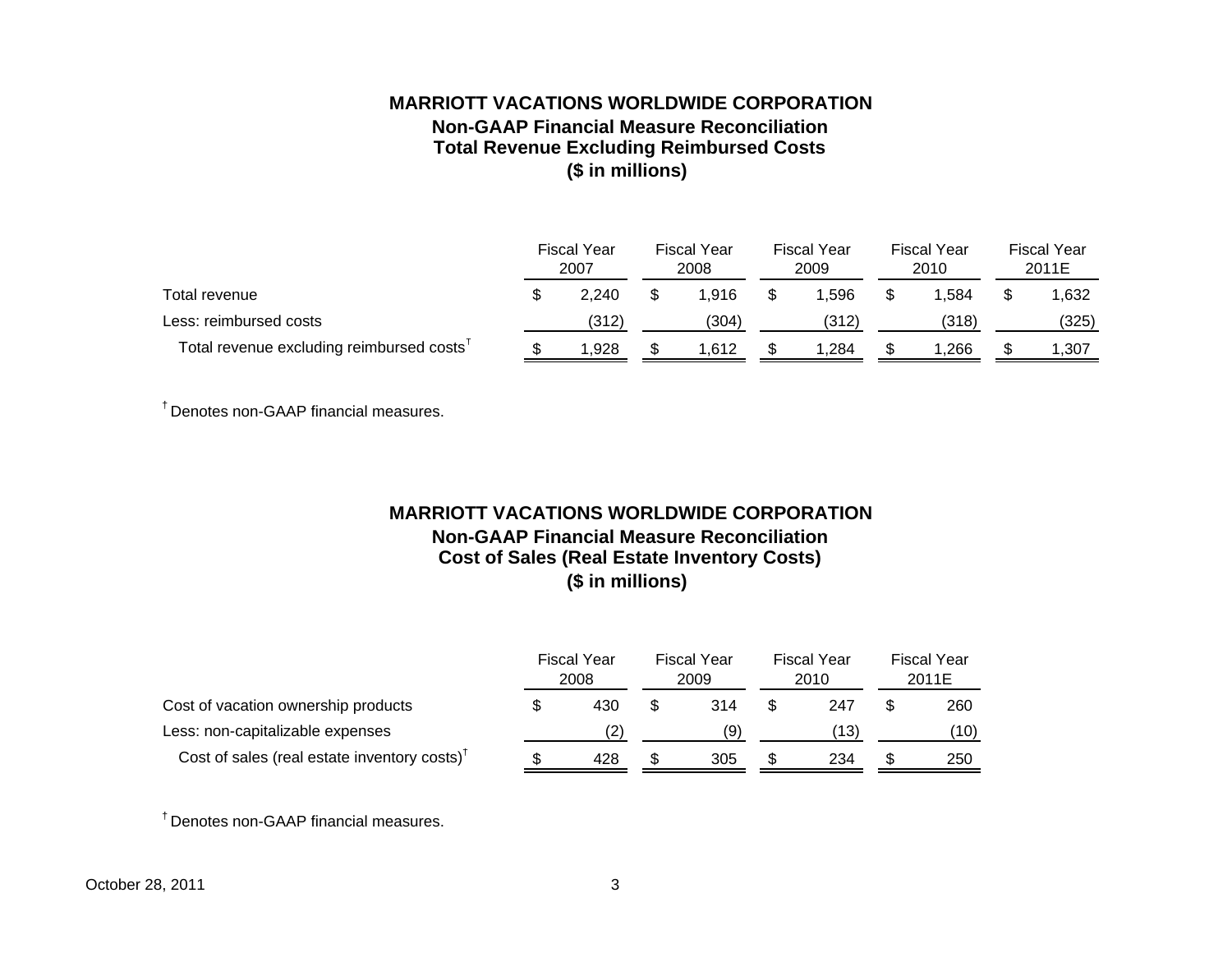# **MARRIOTT VACATIONS WORLDWIDE CORPORATIONNon-GAAP Financial Measure ReconciliationFinancing Revenue, Net of Financing Expenses (\$ in millions)**

|                                                           |  | <b>Fiscal Year</b><br>2007 |  | <b>Fiscal Year</b><br>2008 |  | <b>Fiscal Year</b><br>2009 |  | Fiscal Year<br>2010 |  | <b>Fiscal Year</b><br>2011E |  |
|-----------------------------------------------------------|--|----------------------------|--|----------------------------|--|----------------------------|--|---------------------|--|-----------------------------|--|
| Financing revenue                                         |  | 170                        |  | 82                         |  | 119                        |  | 188                 |  | 166                         |  |
| Less: financing and other expenses                        |  | (54)                       |  | (56)                       |  | (48)                       |  | (44)                |  | (41)                        |  |
| Add back: other expenses                                  |  | 26                         |  | 24                         |  | 27                         |  | 18                  |  | 14                          |  |
| Financing revenue, net of financing expenses <sup>†</sup> |  | 142                        |  | 50                         |  | 98                         |  | 162                 |  | 139                         |  |

† Denotes non-GAAP financial measures.

# **MARRIOTT VACATIONS WORLDWIDE CORPORATIONNon-GAAP Financial Measure ReconciliationResort Management and Other Services Revenue Excluding Management Fees (\$ in millions)**

| Resort management and other services revenue                                           |  | <b>Fiscal Year</b><br>2008 |  | Fiscal Year<br>2009 |  | Fiscal Year<br>2010 |  | <b>Fiscal Year</b><br>2011E |  |
|----------------------------------------------------------------------------------------|--|----------------------------|--|---------------------|--|---------------------|--|-----------------------------|--|
|                                                                                        |  | 221                        |  | 213                 |  | 227                 |  | 240                         |  |
| Less: management fees                                                                  |  | (49)                       |  | (56)                |  | (60)                |  | (63)                        |  |
| Resort management and other services revenue<br>excluding management fees <sup>t</sup> |  | 172                        |  | 157                 |  | 167                 |  | 177                         |  |

† Denotes non-GAAP financial measures.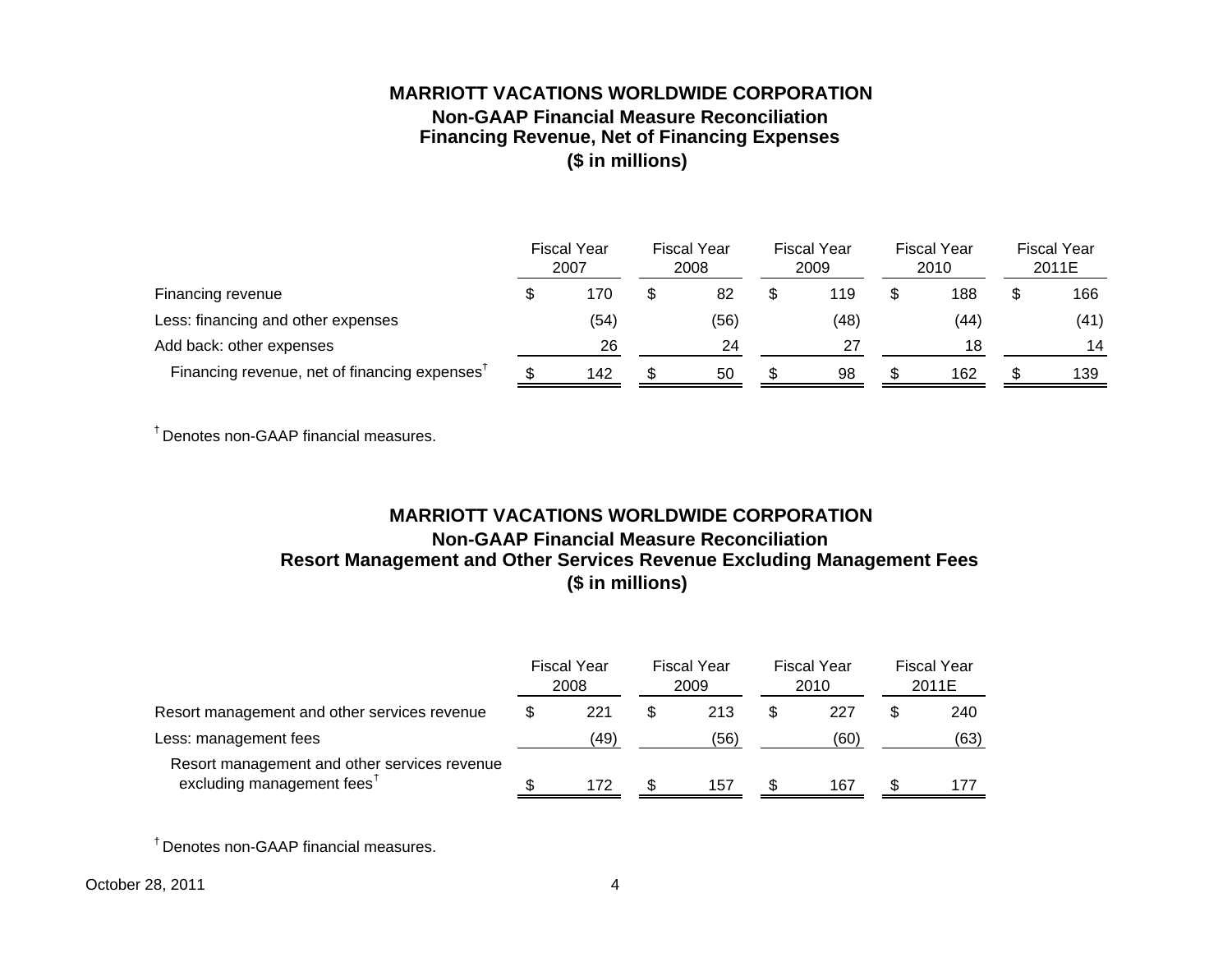# **MARRIOTT VACATIONS WORLDWIDE CORPORATIONNon-GAAP Financial Measure ReconciliationGeneral and Administrative Expenses Including Royalty Fee Expense (\$ in millions)**

|                                                                                   | <b>Fiscal Year</b><br>2007 | Fiscal Year<br>2008 | <b>Fiscal Year</b><br>2009 | Fiscal Year<br><b>Fiscal Year</b><br>2010<br>2011E |  | <b>Fiscal Year</b><br>2012E |  |     |
|-----------------------------------------------------------------------------------|----------------------------|---------------------|----------------------------|----------------------------------------------------|--|-----------------------------|--|-----|
| General and administrative expenses                                               | 111                        | 99                  | 88                         | 82                                                 |  | 80                          |  | 78  |
| Add: royalty fee expense <sup>1</sup>                                             |                            | 75                  | 65                         | 64                                                 |  | 63                          |  | 65  |
| General and administrative expenses<br>including royalty fee expense <sup>T</sup> | 188                        | 174                 | 153                        | 146                                                |  | 143                         |  | 143 |

† Denotes non-GAAP financial measures.

 $<sup>1</sup>$  All years have been adjusted as if the royalty agreement had been in place for all years.</sup>